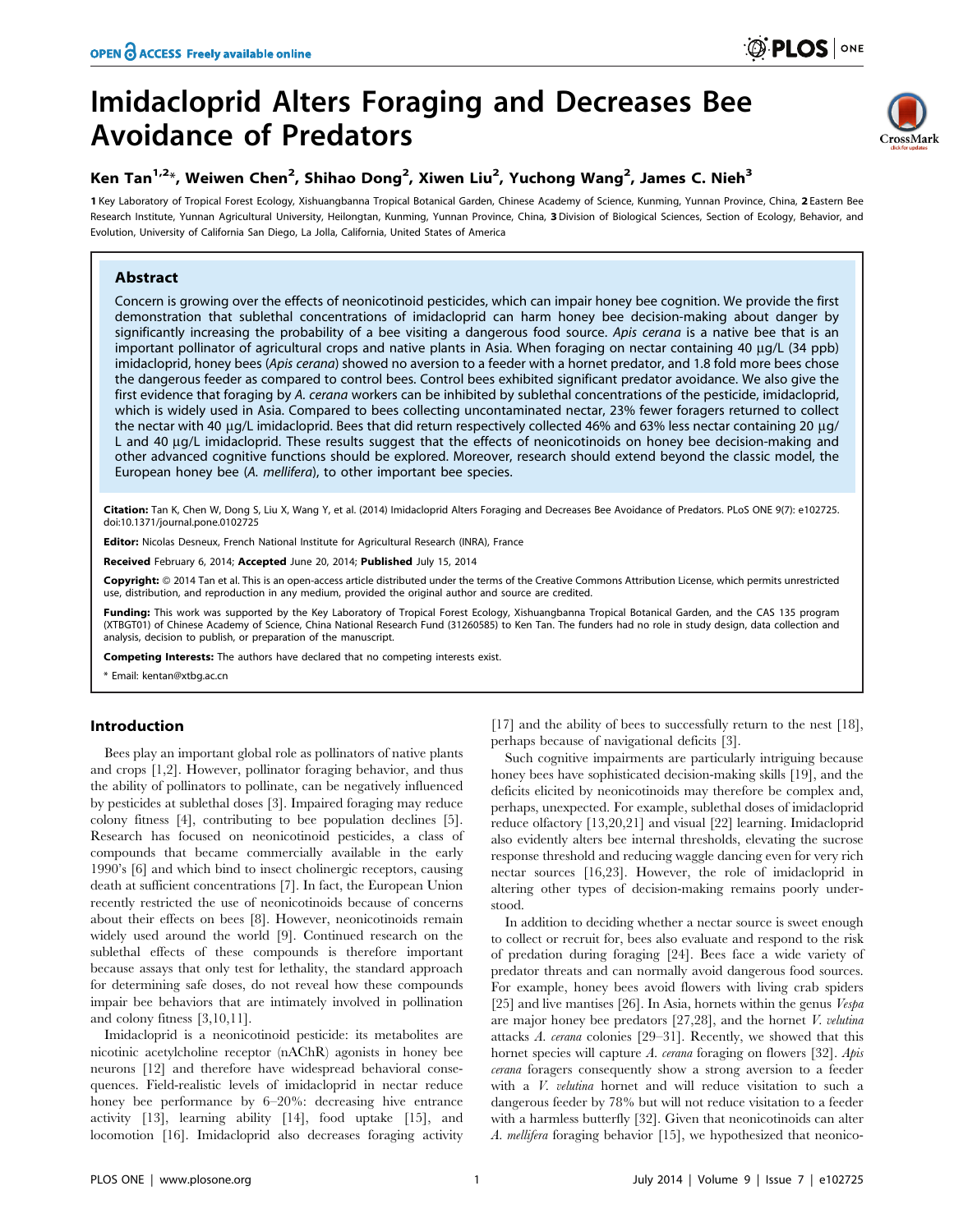tinoids can also impair a bee's judgment about danger, altering its ability or its willingness to avoid predators.

The sublethal effects of neonicotinoids have been studied in relatively few bee species, and comparatively little is known about neonicotinoid effects on native bees in large areas of the world such as Asia. Studies have demonstrated detrimental sublethal effects of neonicotinoids in European honey bees (A. mellifera), European bumble bees (Bombus terrestris), and the South American stingless bee (Melipona quadrifasciata anthidioides) [3,4,33,34]. Recently, Arena et al. [35] conducted a meta-analysis and suggested that native Asian honey bees species  $(A. \text{ cerana and } A. \text{ florea})$  may have a higher sensitivity to pesticides than A. mellifera. However, to the best of our knowledge, no published studies have systematically compared the effects of neonicotinoids on the foraging behaviors of multiple honey bee species. Such knowledge would be valuable. For example, the native Asian honey bee, A. cerana, plays a large role in agriculture [36,37], and is an important native pollinator of native Asian plants [37,38]. Apis cerana is widespread and is found throughout southern and eastern Asian, extending from India to China [39]. In China alone, more than two million managed colonies of A. cerana are used for honey production and crop pollination [37]. Previous studies have shown that pesticides such as carbamates [40,41], synthetic pyrethroids [42], and imidacloprid [43,44] are toxic to Apis cerana. Imidacloprid can bind to two different receptor sites within A. cerana nAChRs [45]. However, studies have not explored the sublethal effects of neonicotinoids on A. cerana even though imidacloprid is widely used in China [46]. We therefore tested the effects of field-realistic doses of imidacloprid on A. cerana foraging behavior and decision-making with respect to food source danger, the hornet  $V$ . *velutina*, a native Asian predator and an emerging threat to A. mellifera in Europe [47].

# Materials and Methods

We conducted experiments from October to November 2013. This field season corresponds to the time of peak hornet activity, when *V. velutina* actively hunts honey bees at our field site Yunnan Agricultural University, Kunming, China (22°42'30 N, 100°56'01 E, 1890 m altitude). Our field season also corresponded to a period of floral dearth, which facilitated feeder training of bees. We used three colonies of A. cerana, each with four frames of bees and brood.

# Imidacloprid concentrations

The scientific literature commonly uses four different units  $(\mu g)$ L, nmol/L,  $\mu$ g/Kg, and ppb) to express neonicotinoid concentrations. To facilitate comparisons, we provide conversions for all of these commonly used values in our figures and in our discussion, as appropriate. For conversions involving sucrose concentrations and density (at  $20^{\circ}$ C), we use tables published in Bubnik et al. [48]. In our Discussion, we convert concentration values reported by the original study to a common unit  $(\mu g/L)$  based upon the sucrose concentrations used in the original study) and give the value reported by the original study in parentheses.

We used 1.25 M sucrose solutions (37% sucrose w/w) with fieldrealistic doses of imidacloprid [6]:  $10 \mu g/L$  (8.6 parts per billion),  $20 \text{ }\mu\text{g/L}$  (17.2 ppb), and  $40 \text{ }\mu\text{g/L}$  (34.0 ppb) of imidacloprid, corresponding to 39.1 nmol/L, 78.2 nmol/L, and 156.5 nmol/L (Fig. 1). We chose these concentrations to cover a range of fieldrealistic, sub-lethal doses. Imidacloprid residues have been found to occur at 1–50 ppb in the nectar and pollen of a variety of crop species [6]. In citrus trees treated with imidacloprid and grown within an enclosure, residues of  $3-39 \mu g/L$  were detected in nectar, with an average of  $16.4 \mu g/L$  from floral nectar and 15.3 mg/L from bee crops (caged tunnel studies) [49]. In open field studies, total residues of imidacloprid were  $5.0 \mu g/L$  in floral nectar and  $3.5 \mu g/L$  in bee crops [49]. Field realistic doses of imidacloprid from a variety of crops and studies are  $0.7-10 \mu g/L$ , corresponding to a 0.024–0.3 ng dose per nectar load [50].

The imidacloprid concentrations that we used (39.1– 156.5 nmol/L) were sublethal. In A. mellifera, only imidacloprid concentrations  $\geq 1000$  nmol/L increased mortality: 10 and 100 nmol/L did not alter mortality [51]. The acute 48-hr oral  $LD_{50}$  for imidacloprid ranges widely and depends upon a variety of factors that include bee physiological condition and season [14,24,52]. Values range between 3.7 ng/bee [53] and  $>81$  ng/ bee [54]. The average nectar load at our highest treatment concentration (40  $\mu$ g/L) contained a sublethal dose (0.52 ng of imidacloprid/bee). None of the foragers died from exposure to our imidacloprid treatments during the experiments.

# Training bees

We used three colonies in all experiments. We trained bees by capturing departing foragers at the hive entrance in a vial and releasing them slowly at the training feeder placed 130 m from the focal colony. The feeder consisted of a 70 mL vial (8 cm high) with 18 holes (each 3 mm diameter) drilled around its lid. Once it was filled with sucrose solution, the vial was inverted on a blue plastic square and bees could slowly collect sugar solution through the drilled holes [32]. We filled this feeder with unscented 1.25 M sucrose solution (37% sucrose w/w). We marked all trained foragers with individually numbered honey bee queen tags attached to their thoraces with resin. We used a different set of bees for each of the following three experiments.

# Foraging experiment

We trained bees to the unscented 1.25 M sucrose feeder (see above). After bees made 10 trips to the training feeder, it was replaced with an identical feeder containing one of four different treatment concentrations of imidacloprid  $(0, 10, 20, \text{ and } 40 \text{ }\mu\text{g/L})$ in 1.25 M sucrose. We allowed the bees to sample the treatment feeder and then recorded which bees subsequently returned to this feeder. A bee that made a single return within 1 hr was counted as a returning bee. The proportion of bees that continued to forage at the different imidacloprid concentrations was then calculated. In total, we trained 360 bees, 120 from each colony, and 90 bees per treatment.

# Nectar collection experiment

To determine the amount of the treatment solutions that bees collected, we trained bees as before. After 10 training trips, we changed the feeder to one containing one of the four treatment concentrations of imidacloprid. Each bee was allowed to visit the treatment feeder 10 times so that its collection volume would reach equilibrium. After the  $10<sup>th</sup>$  visit, the bee was captured at the nest upon its return. We used  $CO<sub>2</sub>$  to anesthetize each bee, weighed it, gently squeezed its abdomen and absorbed the contents of its collected nectar onto tissue paper, and then immediately weighed it again to determine the mass of nectar it had collected. The volume collected per bee was then calculated. In total, we used 84 bees, 28 from each colony, and 21 bees per treatment.

# Danger experiment

To test the effect of imidacloprid on bee decision making about danger, we trained bees as previously described. Once the marked bees made 10 consecutive visits to the training feeder, we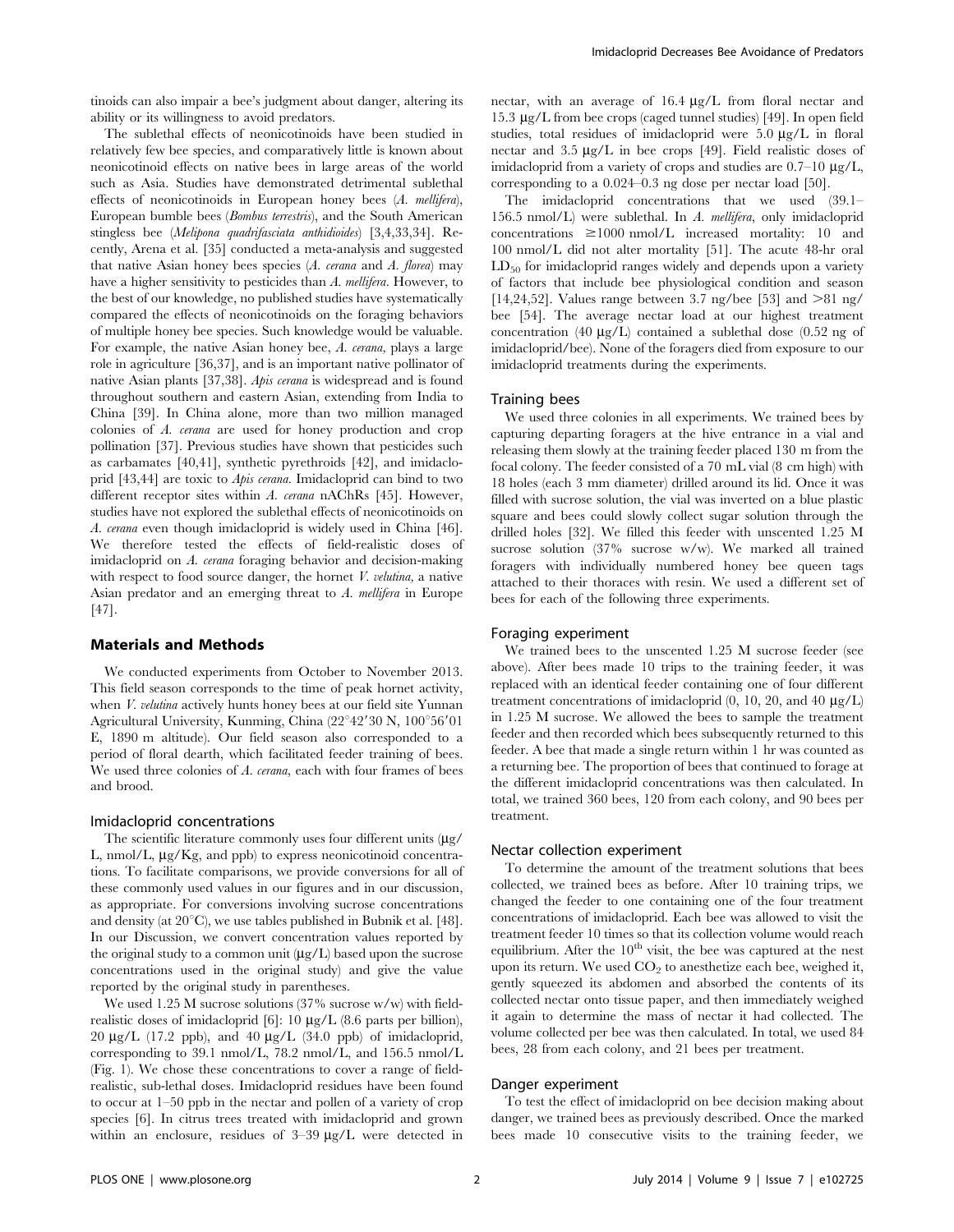

Figure 1. Effect of imidacloprid treatments on bee return rates and nectar collection (imbibing) volume. a) The mean proportion of trained bees that returned to the test feeders with different imidacloprid treatments. b) The mean volume of 1.25 M sucrose solution collected by bees trained to a safe feeder with no hornet predators. Standard error bars are shown. Different letters indicate treatments that are significantly different from each other (Tukey HSD tests,  $P \le 0.05$ ). The imidacloprid concentrations are given in commonly used units, with ppb and  $\mu$ g/Kg shown in the same row because the numeric values are identical. Different shades of gray correspond to different imidacloprid concentrations. Sample sizes are given in the Methods.

doi:10.1371/journal.pone.0102725.g001

surrounded this feeder with a cage  $(70\times66\times52 \text{ cm})$  with a single exit and entrance. The cage allowed us to restrict bee access and to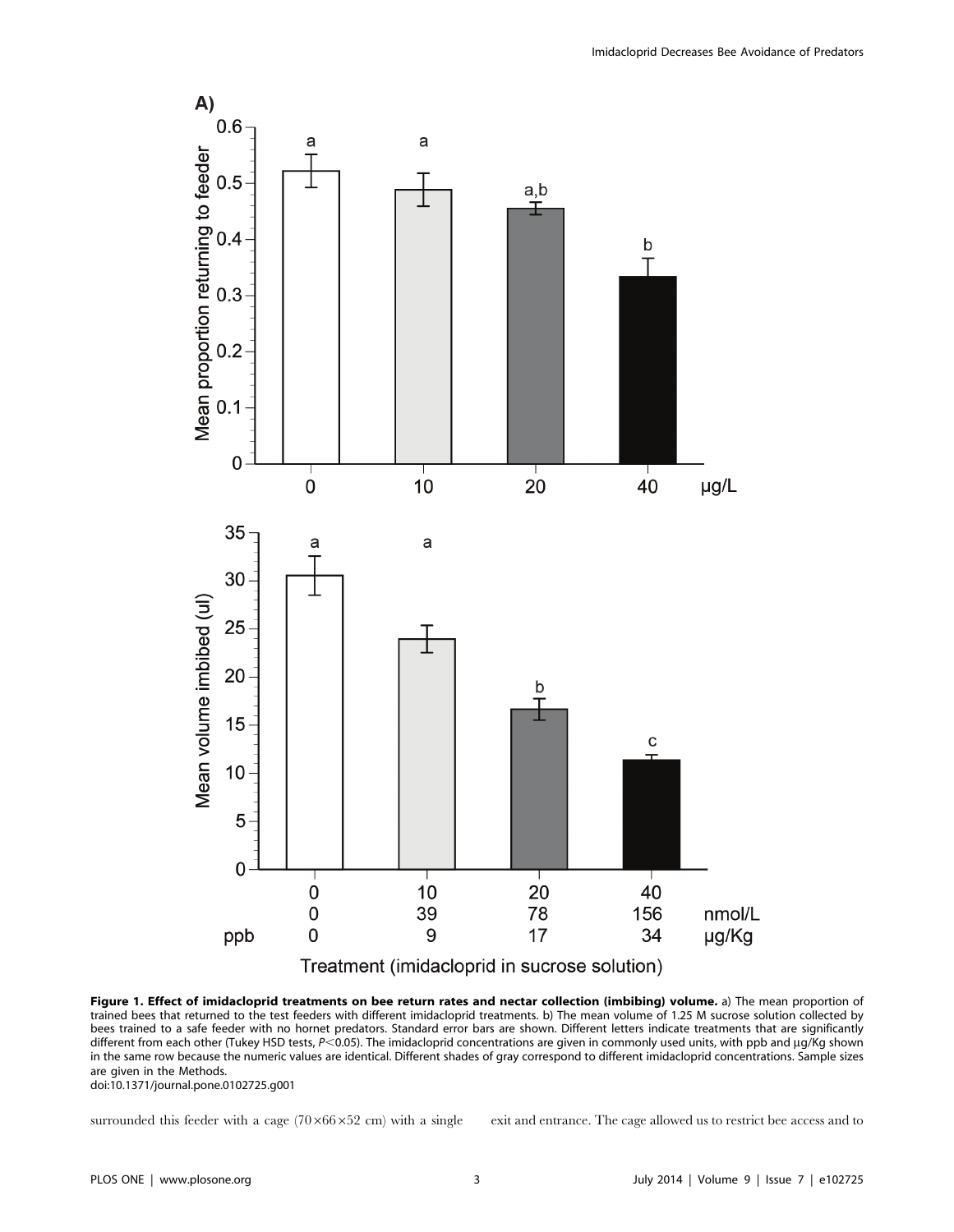ensure independent choices by testing individual choices in the absence of other bees. Bees were exposed to the imidacloprid once the training feeder was placed inside the foraging cage. Each forager was randomly assigned to one imidacloprid treatment concentration and was exposed to this concentration for 10 collecting visits before we tested its choice of safe vs. dangerous feeders.

After the bees had learned to forage inside the cage for these 10 successive visits, we randomly selected seven bees from each colony for the experiment. We replaced the single feeder with an array of two identical unscented 1.25 M sucrose feeders spaced 40 cm apart inside the cage. These feeders both contained the same treatment solution. For example, if a bee was trained to a 40 mg/L imidacloprid solution, the safe and dangerous feeders also contained this solution. To create a ''dangerous'' feeder, we captured V. velutina hornets with insect nets and tethered a single hornet 10 cm above the feeder with a stiff wire wrapped between the thorax and abdomen. The ''safe'' feeder had a similar wire, but with no hornet. Tan et al [32] demonstrated that a significant majority of bees exposed to such a feeder array consistently chose the safe feeder.

We monitored five successive choices of our trained bees. Thus, each bee was exposed over approximately 1.5 hrs for 15 total visits to a given treatment. After each visit, we replaced the feeders to eliminate potential odor marks and randomly swapped dangerous and safe feeder positions to avoid potential site bias. In total, we used 80 bees (28 bees from colony 1, 28 bees from colony 2, and 24 bees from colony 3), 20 bees per treatment.

# **Statistics**

We arcsin-square-root transformed the proportion of visiting bees, log-transformed the volume of sucrose collected, and used Analysis of Variance (ANOVA) to test for a significant effect of treatment, with Tukey Honestly Significant Difference (HSD) post-hoc tests to compare between treatments [55]. These data met parametric assumptions as determined by residual analyses. We used Chi-square tests to compare observed and expected bee choices. For each bee, we calculated the proportion of visits to the safe feeder and classified the bee as preferring the safe feeder if it chose the safe feeder  $\geq 60\%$  out of its five trips. To compare overall choices, we used a null hypothesis expectation of 50% of bees visiting each feeder. Finally, we used Chi-square tests to compare the choices of imidacloprid-treated bees against the choices of control bees. We used a Repeated-Measures Analysis of Variance (ANOVA) model with individual bee (random effect) nested within treatment to test the effect of two fixed effects, treatment and trial number (the visit number of each bee for the five consecutive visits tested), on bee choices  $(0 =$  dangerous feeder, 1 = safe feeder). We included colony identity as a random variable in the ANOVA models.

#### Ethics statement

This research was conducted in full compliance with the laws of the People's Republic of China. No specific permits were required for our field studies, which were conducted at Yunnan Agricultural University. Our studied involved colonies of A. cerana and hornets, V. velutina. Neither species is endangered or protected.

# Results

# Foraging experiment

There is a significant effect of pesticide concentration on the proportion of trained bees that returned to the feeder  $(F_{3,6}= 7.67,$  $P = 0.018$ ), with colony accounting for  $\leq 1\%$  of model variance. As compared to the control and the  $10 \mu g/L$  feeders, significantly fewer bees  $(23\%$  fewer) returned to the 40  $\mu$ g/L feeder. There is no significant difference between control and  $10 \mu g/L$  bees. There is no significant difference between 20  $\mu$ g/L and 40  $\mu$ g/L bees (Tukey HSD test, Fig. 1A).

# Nectar collection experiment

Increasing pesticide concentration significantly decreases the amount of sucrose solution that bees collect  $(F_{3,78}=45.4, P<$ 0.0001, Fig. 1B). Colony accounts for 2% of model variance. A Tukey HSD test shows that bees significantly decreased the average volume collected by  $46\%$  and  $63\%$  for 20  $\mu$ g/L and  $40 \mu g/L$  imidacloprid solutions, respectively, as compared to the control solution. There is no significant difference between the volume collected from the control and  $10 \mu g/L$  solutions (Tukey HSD test, Fig. 1B). Based upon the average nectar volume collected per trip, each bee collected (but did not necessarily absorb into its hemolymph) 0.27, 0.39, and 0.52 ng of imidacloprid per trip from solutions with imidacloprid concentrations of 10, 20, and 40  $\mu$ g/L, respectively. However, these values likely do not represent the amount of pesticide that bees individually absorbed into their bodies per trip since the majority of this sugar solution was regurgitated to other bees and stored inside the nest.

# Danger experiment

In the danger experiment, there is a significant effect of treatment ( $F_{3,74}$  = 3.57, P = 0.03) but no significant effect of trial  $(F<sub>1,319</sub> = 0.40, P = 0.53)$  and no significant interaction between treatment and trial  $(F_{3,316} = 1.63, P = 0.18)$ . Colony and individual bee account for respectively 0.5% and 7% of model variance. Individual foragers therefore exhibited preferences that did not significantly alter over multiple trials (Fig. 2).

Control bees that received no imidacloprid avoided the hornet: overall, 85% of control bees chose the feeder without the hornet  $(\chi^2_{1} = 9.8, P = 0.002)$ . Similarly, bees that received 10  $\mu$ g/L  $(\chi^2_{1} = 7.2, P = 0.007)$  or 20  $\mu g/L$   $(\chi^2_{1} = 9.8, P = 0.002)$  also avoided the hornet: overall, 80% and 85% respectively chose the feeder without the hornet. However, bees that received the highest dose  $(40 \mu g/L)$  did not avoid the hornet: only 65% chose the feeder without the hornet, not significantly different from a random choice  $(\chi^2_{1} = 1.8, P = 0.18, \text{Fig. 3}).$ 

We then compared the distribution of bee choices to the observed distribution of control bee choices. Bees treated with the highest level of imidacloprid  $(40 \mu g/L)$  exhibited significantly different choices than control bees  $(\chi^2_1 = 6.3, P = 0.012)$ . Bees treated with the lower imidacloprid levels of 10  $\mu$ g/L ( $\chi^2$ <sub>1</sub> = 0.4,  $P=0.53$ ) and 20  $\mu$ g/L ( $\chi^2$ <sub>1</sub> = 0,  $P=1.0$ , observed and expected distributions were identical) did not make choices that were significantly different from control bees (Fig. 3).

# Discussion

Neonicotinoid pesticides can impair honey bee cognitive abilities [52]. We provide the first demonstration that sublethal concentrations of a neonicotinoid, imidacloprid, can also impair honey bee decision-making about danger, significantly increasing the likelihood that a bee will visit a dangerous feeder with a hornet predator. At an imidacloprid nectar concentration of  $40 \mu g/L$  (34 ppb), 1.8 fold more bees chose the dangerous feeder as compared to bees fed with no imidacloprid (Fig. 3). These preferences were consistent and did not significantly vary over multiple choices by the same bees (Fig. 2). In addition, we provide the first data demonstrating that foraging by A. cerana, a native bee and important pollinator of agricultural crops and native plants in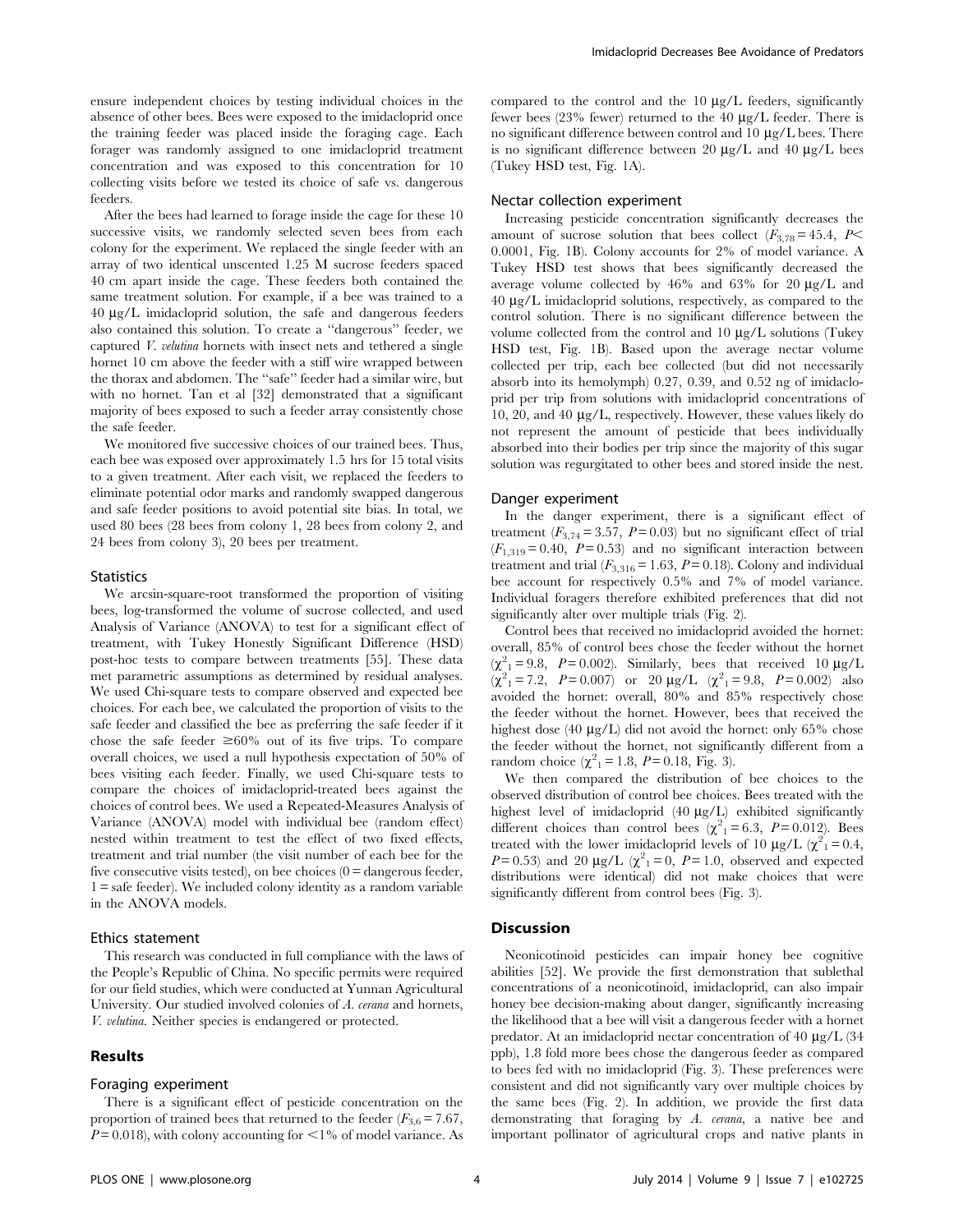

Figure 2. Mean proportion of choices for the safe feeder over five trials. The different treatments are identified above each plot  $(1 = all choices for safe feeder)$ . Different shades of gray correspond to different imidacloprid concentrations. Standard error bars are shown. doi:10.1371/journal.pone.0102725.g002

Asia, can be influenced by sublethal doses of imidacloprid, which is also used widely in Asia. Imidacloprid reduced food collection: 23% fewer foragers returning to collect the 40  $\mu$ g/L imidaclopridlaced nectar as compared with the control nectar. Compared to controls, bees that returned to the feeder respectively collected 46% and 63% less nectar containing 20  $\mu$ g/L and 40  $\mu$ g/L imidacloprid. These effects could arise if imidacloprid reduces bee motivation to forage, reduces their physical ability to imbibe (drink) nectar, or both.

# Effects on visitation and nectar collection

The reduction in feeder visitation and collecting that we observed (Fig. 1) matches what other studies have found for the closely related European honey bee, A. mellifera. Imidacloprid at 7  $\mu$ g/L (6  $\mu$ g/kg) reduced A. mellifera foraging at a 1.38 M sucrose solution (40% w/w) [56]. In our experiment, A. cerana foragers were somewhat more resistant, and visitation for our 37% w/w sucrose solution did not significantly decline until we provided a concentration of 40  $\mu$ g/L (Fig. 1A). Our result is a better match for the data of Yang et al  $[57]$ , who showed that A. mellifera foragers significantly delayed their willingness to return to a 50% sucrose solution w/w containing imidacloprid at 50  $\mu$ g/L (close to 40 mg/L). Similarly, a higher concentration of imidacloprid, 145  $\mu$ g/L (115 ppb), reduced A. mellifera visits to a 2 M (55% w/ w) sucrose feeder by 47% as compared to controls [17]. In our foraging experiment, we tested bees immediately after exposing them to imidacloprid. Thus, it is possible that their aversion was based upon their gustatory detection of the contaminant, not upon its neurological effects. However, our A. cerana foragers nonetheless exhibited the reduced visitation shown in A. mellifera.

In the collection experiment, we allowed each A. cerana forager to visit the treatment feeder 10 times in order to equilibrate its response to the treatment solution. These A. cerana foragers significantly decreased by  $43\%$  the volume of  $20 \mu g/L$  imidacloprid solution (37% sucrose w/w) that they collected as compared to controls (Fig. 1B). This is similar to what is reported for A. mellifera foragers, which decreased the volume of 50% sucrose solution that they collected by  $69\%$  when it contained 29  $\mu$ g/L  $(24 \mu g/Kg)$  of imidacloprid [13]. We note that the behavioral differences observed between these studies may arise from differences in bee species, sugar concentrations, and pesticides doses. For example, bees may tolerate a higher concentration of contaminants in sweeter nectar. Different environmental conditions may also play a role [3]. However, imidacloprid generally reduces the volume of sucrose solution collected by both species.

The overall exposure of each colony to imidacloprid was minimal. Based upon the number of bees trained and their visits to each treatment concentration in all three experiments over two months, each colony received only 3.6 ng of imidacloprid per day, on average. This dose was potentially shared among thousands of bees per colony. Control bees were evidently not affected by this potential exposure (Figs. 1 & 3).

# Imidacloprid exposure in the danger experiment

By the time they were tested in the danger experiment, each bee had made 15 visits over approximately 1.5 hrs, sufficient time for imidacloprid absorption. For example, 20 min [17] or 60 min [23] is sufficient for orally administered imidacloprid to elicit strong effects: reduction in foraging activity and longer foraging flights [17] and reduced waggle dancing [23]. Because we allowed our bees to unload their collected sucrose solution to nestmates, it is unclear how much imidacloprid they absorbed before exchanging their collected nectar with nestmates. If bees absorbed a full nectar load over the 15 visits, each bee would have been exposed, on average, to 0.27, 0.39, and 0.52 ng of imidacloprid. These doses are based upon the average collection volume of the different imidacloprid concentrations (Fig. 1B) and therefore reflect decreased collection at higher imidacloprid concentrations. In addition, the tested bees completed all 15 visits to the feeder and were therefore exposed for the same number of trips. Thus, after compensating for reduced collection of higher imidacloprid concentrations, bees were exposed to 1.4 and 1.9 fold higher doses of imidacloprid at the 20  $\mu$ g/L and 40  $\mu$ g/L treatments as compared to the  $10 \mu g/L$  treatment. We note that the effects of imidacloprid can be complex due to separate actions of imidacloprid and its toxic metabolites, 5-hydroxyimidacloprid and olefin [52]. In A. mellifera, imidacloprid has a metabolic half life of 4.5–5 hrs [58], and thus, over the average 1.5 hr exposure period of our experiment, imidacloprid was likely the main molecule responsible for altering bee behavior.

#### Effects on decision-making about danger

Apis cerana foragers that were not exposed to imidacloprid stayed clear of the dangerous feeder with the V. velutina hornet, in agreement with previous research [32]. However, the foragers that continued to visit the  $40 \mu g/L$  feeder showed no significant avoidance of the dangerous feeder (Fig. 3). Did the imidaclopridtreated bees (1) suffer from a decision-making deficit, (2) were they unable to sense the predator, or (3) were they unable to control their flight and therefore randomly landed on the dangerous feeder? The latter two explanations seem unlikely. Although imidacloprid can affect visual learning in honey bees [22], there is no evidence that it degrades vision at sublethal doses. Moreover, the hornets are quite large (averaging 2 cm in length) and have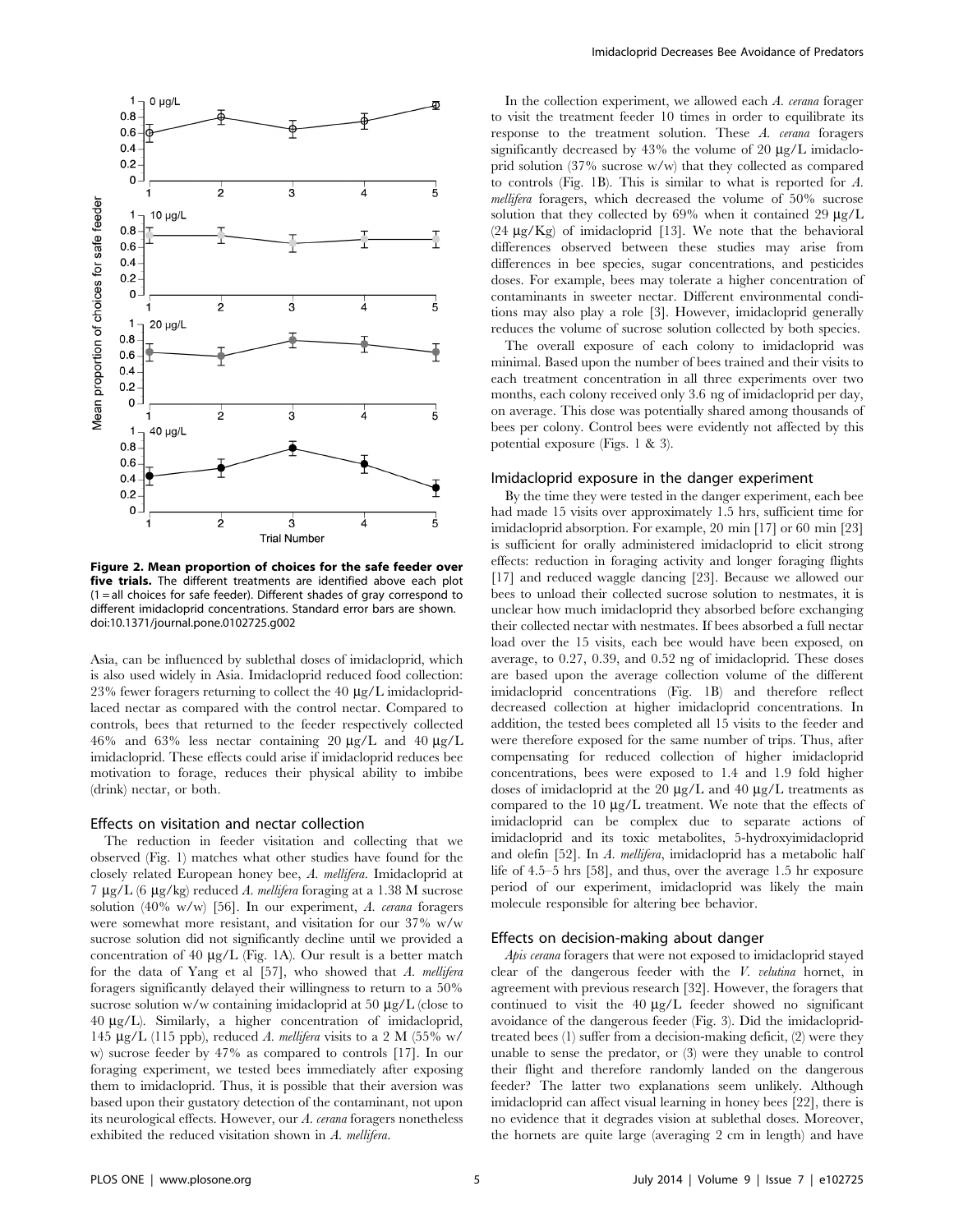

Figure 3. The effect of imidacloprid on the percentage of bees choosing a safe over a dangerous feeder. Stars above bars indicate treatments in which bees significantly avoided the dangerous feeder  $(P<0.05)$ . Different shades of gray correspond to different imidacloprid concentrations. A dashed line shows the null hypothesis expectation: 50% of bees choose the safe feeder. doi:10.1371/journal.pone.0102725.g003

visually conspicuous aposematic coloration [29]. In addition, the foragers collecting  $40 \mu g/L$  imidacloprid were still able to navigate between feeder and nest, capably orienting towards a feeder that was only 8 cm tall. This task requires good vision. The bees flew in a straight line and did not exhibit any signs of tremors as they collected the sucrose solution. At the nest, these foragers also found and unloaded their collected nectar without problems for five successive trips. Interestingly, the bee foragers that continued to visit even the highest concentrations of imidacloprid would, in other studies, have been considered bees that were relatively unaffected by the treatment because they continued to forage. However, in our experiment, we are able to demonstrate impairment: these bees did not distinguish the dangerous from the safe feeder. Whether this lack of discrimination arises from a decrease in ''fear'' of the hornet, an inability to make appropriate decisions, or from some other cognitive deficit remains unclear, but is a fascinating area for future research.

In general, we know relatively little about the effects of pesticides on bee information processing. Schricker et al. [59] hypothesized that bees sublethally poisoned with the organophosphate, parathion, had degraded integration of information in their central nervous system. Belzunces [52] suggested that pesticide exposure may lead to incorrect interpretation of external stimuli. Eiri and Nieh [23] proposed that imidacloprid can alter honey bee decision-making by reducing the number of recruitment dance circuits that foragers perform for a good food source. Bees increase the number of waggle dance circuits that they perform according to how valuable they consider a resource, and their perception of

resource value can be altered by a neuromodulator, octopamine [60]. Neonicotinoids may also alter bee perceptions about food. Eiri and Nieh [23] found that a single imidacloprid dose of 0.21 ng/bee (24 ppb) resulted in bees that continued to visit a rich 2.0 M (55% w/w) sucrose solution 24 hours later. These bees did not exhibit any impairments in flight, walking, or waggle dancing, a task requiring complex coordination [61]. Treated bees simply performed fewer dance circuits than controls, suggesting that they perceived the food, which was pure and free of any imidacloprid, as being less valuable for the colony [23].

Future research on sublethal doses of neonicotinoids may therefore reveal unsuspected effects on the complex decisionmaking shown by honey bees and contribute towards developing more sophisticated assays for determining safe application levels for neonicotinoids and future pesticides. Studies that also examine long term exposure or exposure at a sensitive developmental stage (such as in larvae [21]) would be beneficial. Fitness consequences of these impaired decisions should also be measured. For example, it is unclear if bees exhibiting risky behavior induced by imidacloprid suffer from increased predation. However, this possibility adds a new peril that deserves further study.

# Author Contributions

Conceived and designed the experiments: KT JCN. Performed the experiments: KT WWC SHD XWL YCW. Analyzed the data: KT JCN. Contributed reagents/materials/analysis tools: JCN. Wrote the paper: KT JCN.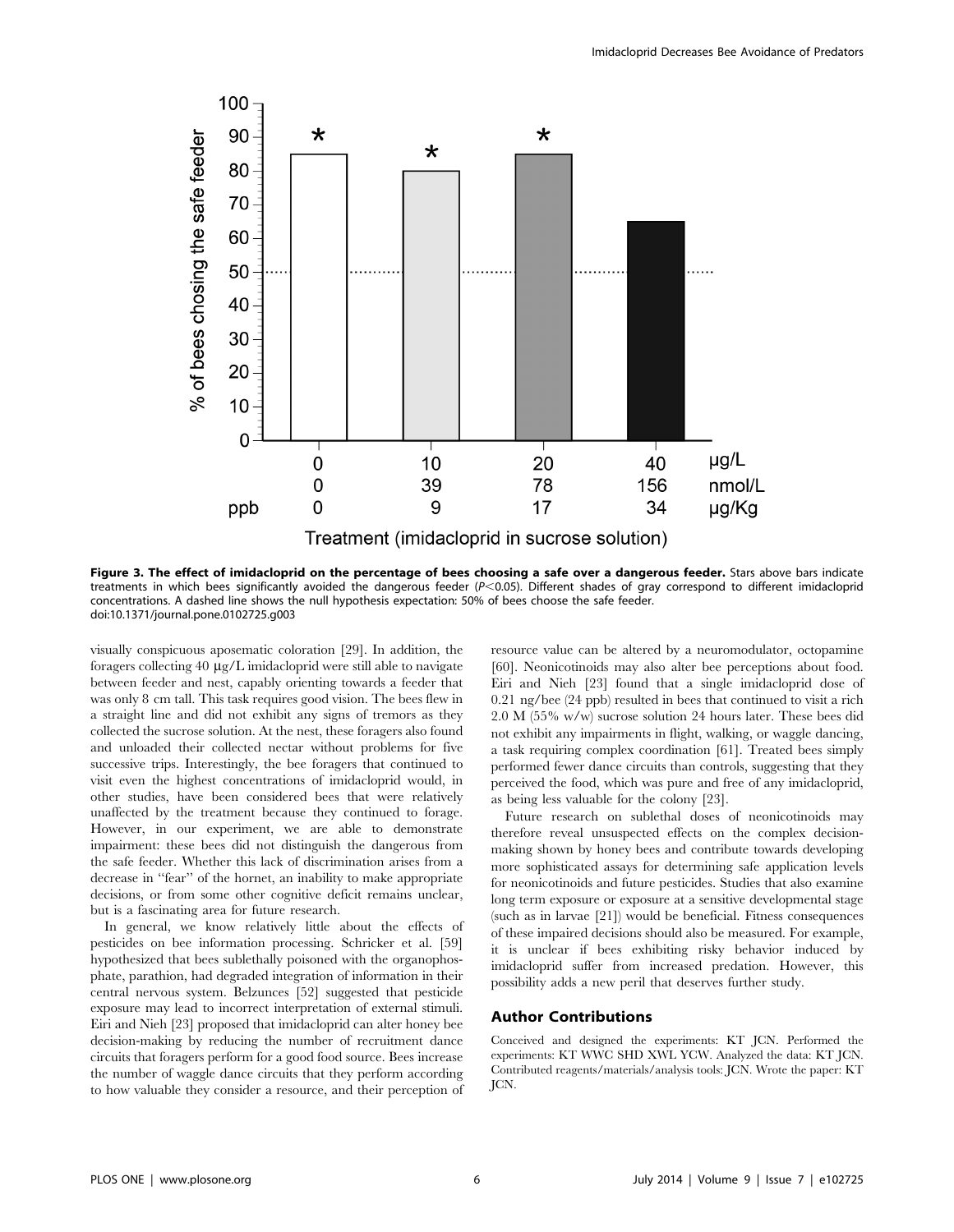# References

- 1. Lonsdorf E, Ricketts T, Kremen C, Winfree R, Greenleaf S, et al. (2011) Crop pollination services. In: Karieva P, Tallis H, Ricketts T, Daily GC, Polasky S, editors. Natural capital: theory and practice of mapping ecosystem services. Oxford: Oxford University Press. 168–187.
- 2. Potts SG, Biesmeijer JC, Kremen C, Neumann P, Schweiger O, et al. (2010) Global pollinator declines: trends, impacts and drivers. Trends Ecol Evol (Amst) 25: 345–353. doi:10.1016/j.tree.2010.01.007.
- 3. Desneux N, Decourtye A, Delpuech JM (2007) The sublethal effects of pesticides on beneficial arthropods. Annu Rev Entomol 52: 81–106. doi:10.1146/ annurev.ento.52.110405.091440.
- 4. Whitehorn PR, O'Connor S, Wackers FL, Goulson D (2012) Neonicotinoid pesticide reduces bumble bee colony growth and queen production. Science 336: 351–352. doi:10.1126/science.1215025.
- 5. Cresswell JE, Desneux N, vanEngelsdorp D (2012) Dietary traces of neonicotinoid pesticides as a cause of population declines in honey bees: an evaluation by Hill's epidemiological criteria. Pest Manag Sci 68: 819–827. doi:10.1002/ps.3290.
- 6. Goulson D (2013) An overview of the environmental risks posed by neonicotinoid insecticides. J Appl Ecol 50: 977–987. doi:10.1111/1365- 2664.12111.
- 7. Jeschke P, Nauen R (2008) Neonicotinoids–from zero to hero in insecticide chemistry. Pest Manag Sci 64: 1084–1098.
- 8. Gross M (2013) EU ban puts spotlight on complex effects of neonicotinoids. Curr Biol.
- 9. Abrol DP (2013) Safety of bees in relation to pest management. Asiatic Honeybee Apis cerana. Dordrecht: Springer Netherlands. 575–640. doi:10.1007/978-94-007-6928-1\_14.
- 10. Johnson RM, Ellis MD, Mullin CA, Frazier M (2010) Pesticides and honey bee toxicity–USA. Apidologie 41: 312–331. doi:10.1051/apido/2010018.
- 11. Decourtye A, Henry M, Desneux N (2013) Environment: overhaul pesticide testing on bees. Nature 497: 188. doi:10.1038/497188a.
- 12. Schmuck R, Nauen R, Ebbinghaus-Kintscher U (2003) Effects of imidacloprid and common plant metabolites of imidacloprid in the honeybee: toxicological and biochemical considerations. Bull Insectol 56: 27–34.
- 13. Decourtye A, Devillers J, Cluzeau S, Charreton M, Pham-Delègue MH (2004) Effects of imidacloprid and deltamethrin on associative learning in honeybees under semi-field and laboratory conditions. Ecotox Environ Safe 57: 410–419. Available: http://www.sciencedirect.com/science/article/pii/ S0147651303001477.
- 14. Decourtye A, Lacassie E, Pham-Delègue MH (2003) Learning performances of honeybees (Apis mellifera L) are differentially affected by imidacloprid according to the season. Pest Manag Sci 59: 269–278. doi:10.1002/ps.631.
- 15. Ramirez-Romero R, Chaufaux J, Pham-Delègue MH (2005) Effects of Cry1Ab protoxin, deltamethrin and imidacloprid on the foraging activity and the learning performances of the honeybee Apis mellifera, a comparative approach. Apidologie 36: 601–611. doi:10.1051/apido:2005039.
- 16. Lambin M, Armengaud C, Raymond S, Gauthier M (2001) Imidaclopridinduced facilitation of the proboscis extension reflex habituation in the honeybee. Arch Insect Biochem Physiol 48: 129–134. doi:10.1002/arch.1065.
- 17. Schneider CW, Tautz JR, Grünewald B, Fuchs S (2012) RFID tracking of sublethal effects of two neonicotinoid insecticides on the foraging behavior of Apis mellifera. PLOS ONE 7: e30023. doi:10.1371/journal.pone.0030023.g005.
- 18. Henry M, Beguin M, Requier F, Rollin O, Odoux JF, et al. (2012) A common pesticide decreases foraging success and survival in honey bees. Science 336: 348–350. doi:10.1126/science.1215039.
- 19. Pahl M, Tautz JR, Zhang SW (2010) Honeybee cognition. Animal Behaviour: Evolution and Mechanisms. Berlin: Springer. 87–120. doi:10.1007/978-3-642- 02624-9\_4.
- 20. Williamson SM, Baker DD, Wright GA (2012) Acute exposure to a sublethal dose of imidacloprid and coumaphos enhances olfactory learning and memory in the honeybee Apis mellifera. Invert Neurosci 13: 63–70. doi:10.1007/s10158- 012-0144-7.
- 21. Yang EC, Chang HC, Wu WY, Chen YW (2012) Impaired olfactory associative behavior of honeybee workers due to contamination of imidacloprid in the larval stage. PLOS ONE 7: e49472.
- 22. Han P, Niu CY, Lei CL, Cui JJ, Desneux N (2010) Use of an innovative T-tube maze assay and the proboscis extension response assay to assess sublethal effects of GM products and pesticides on learning capacity of the honey bee Apis mellifera L. Ecotox 19: 1612–1619. doi:10.1007/s10646-010-0546-4.
- 23. Eiri DM, Nieh JC (2012) A nicotinic acetylcholine receptor agonist affects honey bee sucrose responsiveness and decreases waggle dancing. J Exp Biol 215: 2022– 2029. doi:10.1242/jeb.068718.
- 24. Gonçalves-Souza T, Omena PM, Souza JC, Romero GQ (2008) Trait-mediated effects on flowers: artificial spiders deceive pollinators and decrease plant fitness. Ecology 89: 2407–2413.
- 25. Dukas R, Morse DH (2005) Crab spiders show mixed effects on flower-visiting bees and no effect on plant fitness components. Ecoscience 12: 244–247.
- 26. Bray A, Nieh JC (2014) Non-consumptive predator effects shape honey bee foraging and recruitment dancing. PLOS ONE 9: e87459. doi:10.1371/ journal.pone.0087459.
- 27. Abrol DP (2006) Defensive behaviour of Apis cerana F. against predatory wasps. J Apic Sci 20: 39–46.
- 28. Burgett M, Akratanakul P (1982) Predation on the western honey bee, Apis mellifera L., by the hornet, Vespa tropica (L.). Psyche 89: 347–350. doi:10.1155/ 1982/37970.
- 29. Matsuura M, Yamane S (1990) Biology of the vespine wasps. Berlin, Germany: Springer Verlag. 1 p.
- 30. Tan K, Li H, Yang MX, Hepburn HR, Radloff SE (2010) Wasp hawking induces endothermic heat production in guard bees. J Insect Sci 10: 1–6. doi:10.1673/031.010.14102.
- 31. Tan K, Radloff SE, Li JJ, Hepburn HR, Yang MX, et al. (2007) Bee-hawking by the wasp, Vespa velutina, on the honeybees Apis cerana and A. mellifera. Naturwissenschaften 94: 469–472. Available: http://www.springerlink.com/ index/10.1007/s00114-006-0210-2.
- 32. Tan K, Hu Z, Chen W, Wang Y, Wang Z, et al. (2013) Fearful foragers: honey bees tune colony and individual foraging to multi-predator presence and food quality. PLOS ONE 8: e75841.
- 33. Tome´ HVV, Martins GF, Lima MAP, Campos LAO, Guedes RNC (2012) Imidacloprid-induced impairment of mushroom bodies and behavior of the native stingless bee Melipona quadrifasciata anthidioides. PLOS ONE 7: e38406. doi:10.1371/journal.pone.0038406.
- 34. Gill RJ, Ramos-Rodriguez O, Raine NE (2012) Combined pesticide exposure severely affects individual- and colony-level traits in bees. Nature: 1–5. doi:10.1038/nature11585.
- 35. Arena M, Sgolastra F (2014) A meta-analysis comparing the sensitivity of bees to pesticides. Ecotox 23: 324–334.
- 36. Verma LR, Partap U (1993) The Asian hive bee, Apis cerana, as a pollinator in vegetable seed production. International Centre for Integrated Mountain Development (ICIMOD).
- 37. Yang GH (2005) Harm of introducing the western honey bee, Apis mellifera L., to the Chinese honey bee Apis cerana F. and its ecological impact. Acta Entomol Sinica (Chinese language journal) 48: 401–406.
- 38. Corlett RT (2001) Pollination in a degraded tropical landscape: a Hong Kong case study. J Trop Ecol 17: 155–161. doi:10.1017/S0266467401001109.
- 39. Peng YS, Nasr ME, Locke SJ (1989) Geographical races of Apis cerana Fabricius in China and their distribution. Review of recent Chinese publications and a preliminary statistical analysis. Apidologie 20: 9–20.
- 40. Higo M (1980) Sensitivity of honeybees to some pesticides with special reference to the effects of age and season. Honeybee Sci 1: 177–180.
- 41. Suh YT, Shim JH (1988) A study on the enzyme activities of a honeybee (Apis cerana F.) associated with the degradation of some insecticides. Korean J Environ Agric 8: 47–54.
- 42. Mishra RC, Verma AK (1982) Relative toxicity of some insecticides to Apis cerana indica F. workers. Indian Bee J 44: 475–476.
- 43. Khan RB, Dethe MD (2005) Toxicity of new pesticides to honey bees. In: Kumar A, editor. Environment and Toxicology. New Delhi: APH Publishing Corporation. 59–62.
- 44. Yuchong W, Weiwen C, Shihao D, Xiwen L, Ken T (2014) Toxicity of imidacloprid to honeybee (Apis cerana). J Yunnan Agricul Univ: inpress.
- 45. Yu X, Wang M, Kang M, Liu L, Guo X, et al. (2011) Molecular cloning and characterization of two nicotinic acetylcholine receptor  $\beta$  subunit genes from Apis cerana cerana. Arch Insect Biochem Physiol 77: 163–178.
- 46. Sun ZJ, Fang XC, Du WZ (1995) Imidacloprid as a highly efficient pesticide. J Plant Protect 2: 44–45.
- 47. Monceau K, Bonnard O, Thiéry D (2014) Vespa velutina: a new invasive predator of honeybees in Europe. J Pest Sci 87: 1–16. doi:10.1007/s10340-013-0537-3.
- 48. Bubnı´k Z, Kadlec P, Urban D, Bruhns M (1995) Sugar technologists manual: Chemical and physical data for sugar manufacturers and users. Verlag Dr Albert Bartens 120: 574–575.
- 49. Byrne FJ, Visscher PK, Leimkuehler B, Fischer D, Grafton-Cardwell EE, et al. (2013) Determination of exposure levels of honey bees foraging on flowers of mature citrus trees previously treated with imidacloprid. Pest Manag Sci. doi:10.1002/ps.3596.
- 50. Cresswell JE (2010) A meta-analysis of experiments testing the effects of a neonicotinoid insecticide (imidacloprid) on honey bees. Ecotox 20: 149–157. doi:10.1007/s10646-010-0566-0.
- 51. Williamson SM, Wright GA (2013) Exposure to multiple cholinergic pesticides impairs olfactory learning and memory in honeybees. J Exp Biol 216: 1799– 1807. doi:10.1242/jeb.083931.
- 52. Belzunces LP, Tchamitchian S, Brunet JL (2012) Neural effects of insecticides in the honey bee. Apidologie 43: 348–370. doi:10.1007/s13592-012-0134-0.
- 53. Schmuck R, Schöning R, Stork A, Schramel O (2001) Risk posed to honeybees (Apis mellifera L, Hymenoptera) by an imidacloprid seed dressing of sunflowers. Pest Manag Sci 57: 225–238. doi:10.1002/ps.270.
- 54. Nauen R, Ebbinghaus-Kintscher U, Schmuck R (2001) Toxicity and nicotinic acetylcholine receptor interaction of imidacloprid and its metabolites in Apis mellifera (Hymenoptera: Apidae). Pest Manag Sci 57: 577–586. doi:10.1002/ ps.331.
- 55. Zar JH (1984) Biostatistical analysis. Englewood Cliffs, New Jersey: Prentice-Hall.